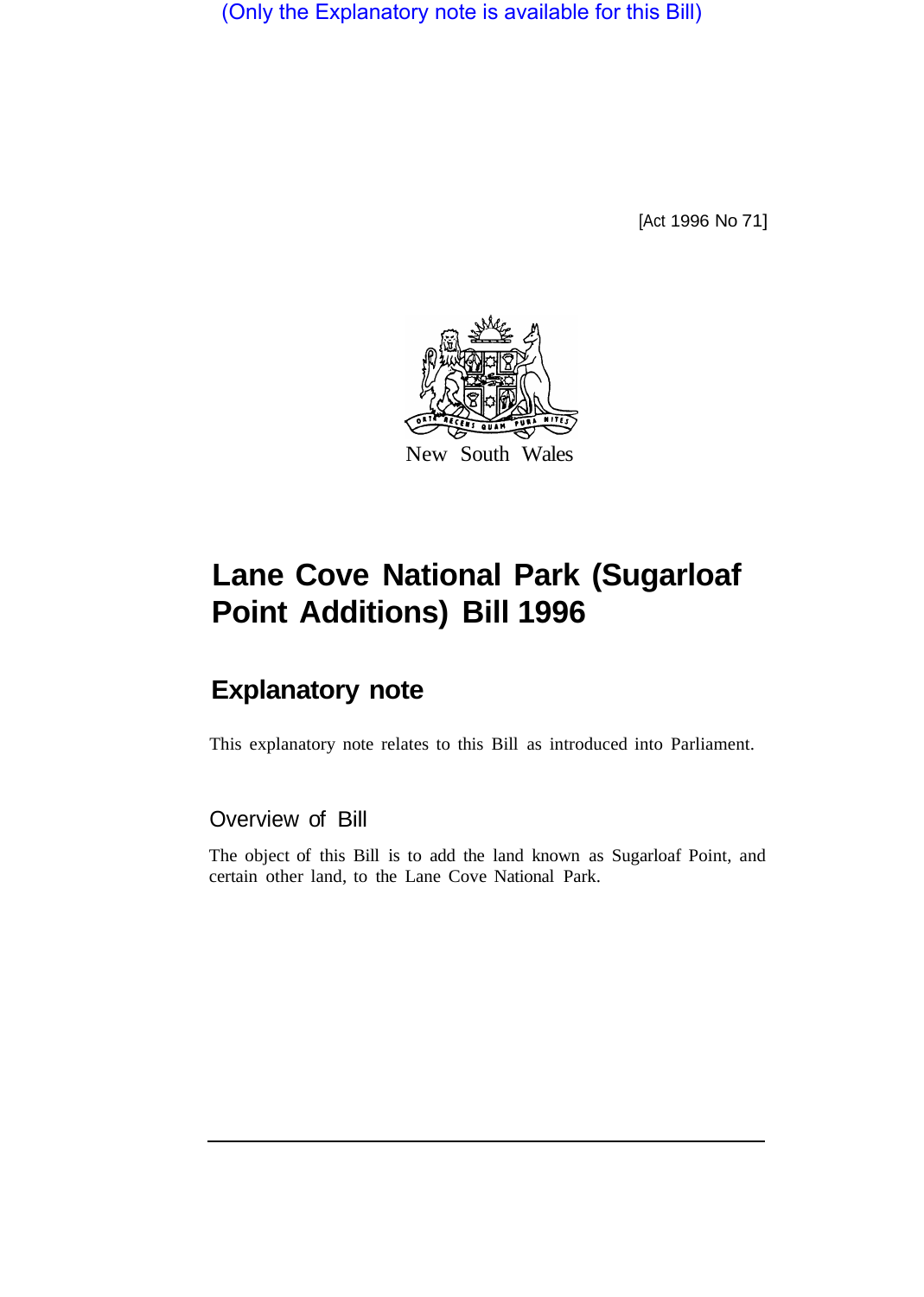Lane Cove National Park (Sugarloaf Point Additions) Bill 1996 [Act 1996 No 71]

Explanatory note

## Outline of provisions

#### **Part 1 Preliminary**

**Clause 1** sets out the name (also called the short title) of the proposed Act.

**Clause 2** provides for the commencement of the proposed Act on assent.

**Clause 3** defines the terms *Director-General, Marine Ministerial Holding Corporation* and *the map* for the purposes of the proposed Act.

**Clause** 4 provides that notes in the proposed Act do not form part of the proposed Act.

#### **Part 2 Reservation of additional land as part of Lane Cove National Park**

**Clause 5** reserves the land shown on the map (as defined) by heavy black edging (whether with or without hatching) as additions to Lane Cove National Park. However, the land so identified is excluded from the reservation if it does not fall within the definition of *prescribed lands* in section 33 of the *National Parks and Wildlife Act 1974,* or is a public road.

**Clause 6** requires a formal description of the land concerned (some of which is currently part of Sydney Harbour) to be prepared within 6 months after the commencement of the proposed Act (or within such other period as the Minister may allow).

**Clause 7** requires the publication in the Gazette of the formal description of the land referred to in proposed section 6 (certified by a registered surveyor) and provides that, on that publication, the description is taken to replace the map.

**Clause 8** provides for the date on which a reservation of land under the proposed Act takes effect. It also provides that, if the published description of the land differs from the land shown on the map by heavy black edging, any land excluded from the description is taken never to have been reserved under the proposed Act, and any additional land is taken always to have been so reserved.

### **Part 3 Ancillary provisions**

**Clause 9** specifies that so much of the land reserved by the proposed Act as adjoins tidal waters is reserved to the mean low water mark.